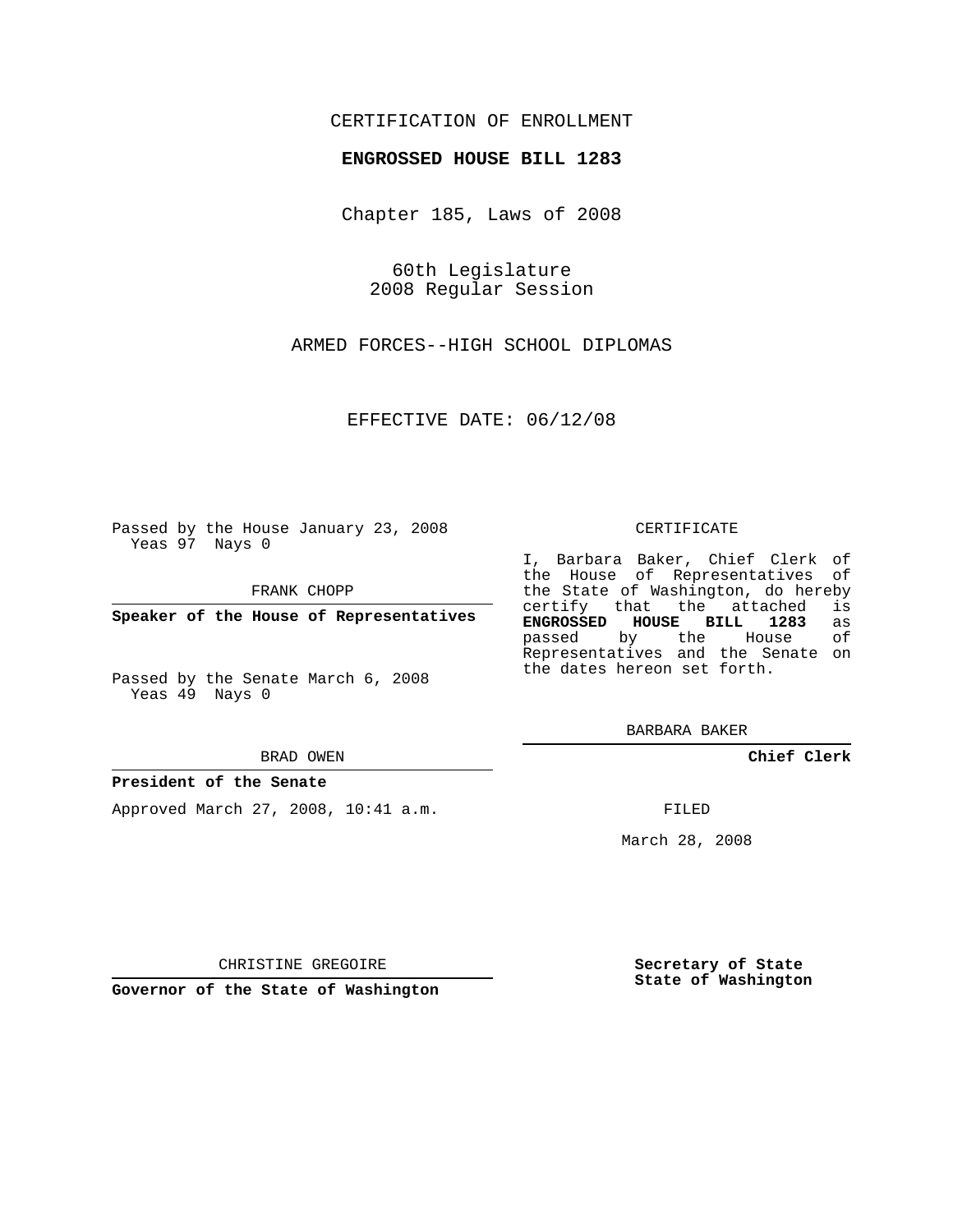# **ENGROSSED HOUSE BILL 1283** \_\_\_\_\_\_\_\_\_\_\_\_\_\_\_\_\_\_\_\_\_\_\_\_\_\_\_\_\_\_\_\_\_\_\_\_\_\_\_\_\_\_\_\_\_

\_\_\_\_\_\_\_\_\_\_\_\_\_\_\_\_\_\_\_\_\_\_\_\_\_\_\_\_\_\_\_\_\_\_\_\_\_\_\_\_\_\_\_\_\_

Passed Legislature - 2008 Regular Session

# **State of Washington 60th Legislature 2008 Regular Session**

**By** Representatives Roach, McDonald, Morrell, Rolfes, Kelley, Skinner, Orcutt, Priest, Takko, Conway, Appleton, Newhouse, Haler, Moeller, VanDeWege, McCune, Roberts and Springer

Read first time 01/16/2007. Referred to Committee on Education.

 AN ACT Relating to high school diplomas for persons who leave 2 school before graduation to serve in the United States armed forces; and amending RCW 28A.230.120.

BE IT ENACTED BY THE LEGISLATURE OF THE STATE OF WASHINGTON:

 **Sec. 1.** RCW 28A.230.120 and 2003 c 234 s 1 are each amended to read as follows:

 (1) School districts shall issue diplomas to students signifying graduation from high school upon the students' satisfactory completion of all local and state graduation requirements. Districts shall grant students the option of receiving a final transcript in addition to the regular diploma.

 (2) School districts or schools of attendance shall establish policies and procedures to notify senior students of the transcript option and shall direct students to indicate their decisions in a timely manner. School districts shall make appropriate provisions to assure that students who choose to receive a copy of their final transcript shall receive such transcript after graduation.

 (3)(a) A school district may issue a high school diploma to a person who: